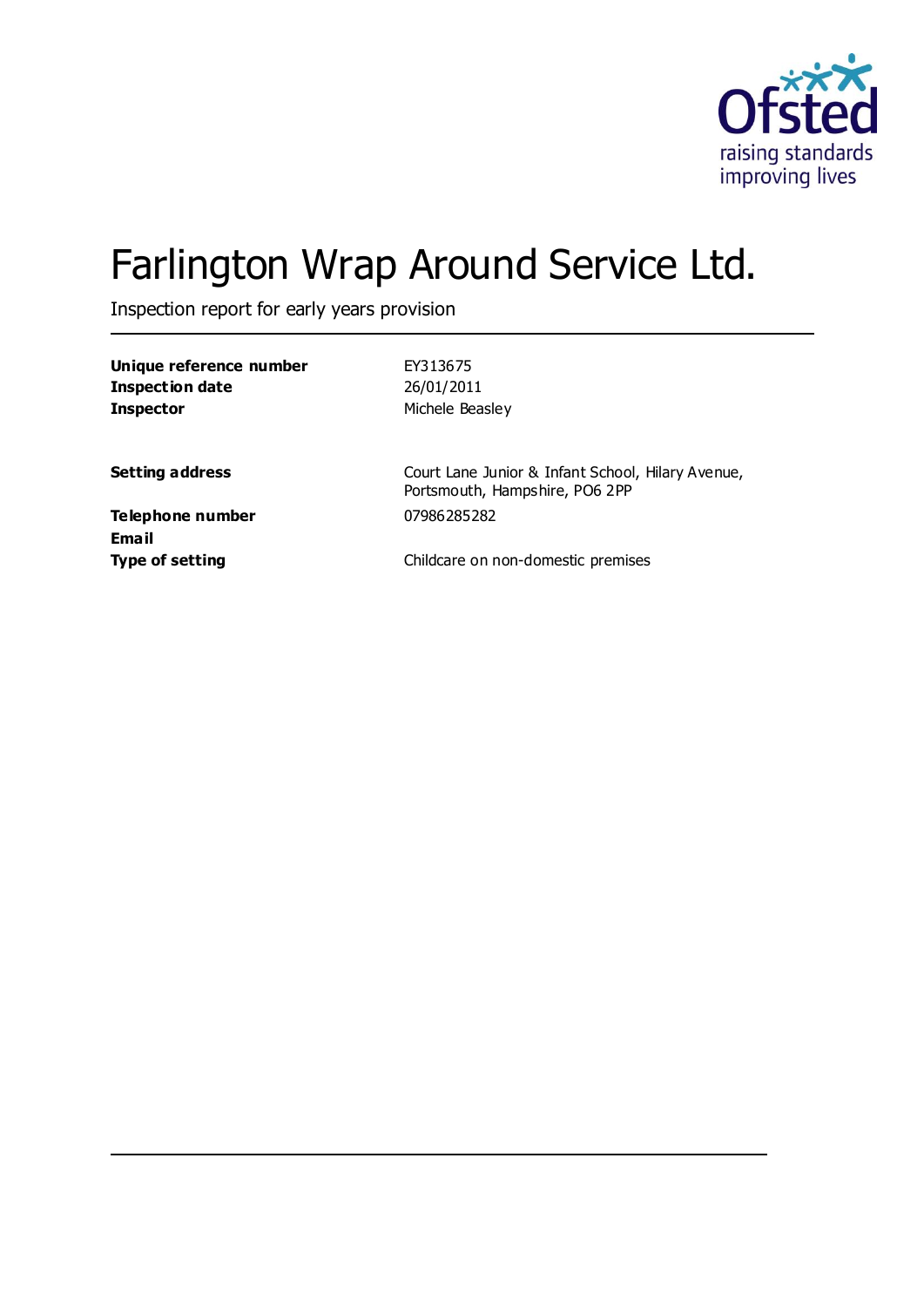The Office for Standards in Education, Children's Services and Skills (Ofsted) regulates and inspects to achieve excellence in the care of children and young people, and in education and skills for learners of all ages. It regulates and inspects childcare and children's social care, and inspects the Children and Family Court Advisory Support Service (Cafcass), schools, colleges, initial teacher training, work-based learning and skills training, adult and community learning, and education and training in prisons and other secure establishments. It assesses council children's services, and inspects services for looked after children, safeguarding and child protection.

If you would like a copy of this document in a different format, such as large print or Braille, please telephone 0300 123 1231, or email enquiries@ofsted.gov.uk.

You may copy all or parts of this document for non-commercial educational purposes, as long as you give details of the source and date of publication and do not alter the information in any way.

T: 0300 123 1231 Textphone: 0161 618 8524 E: enquiries@ofsted.gov.uk W: [www.ofsted.gov.uk](http://www.ofsted.gov.uk/)

© Crown copyright 2011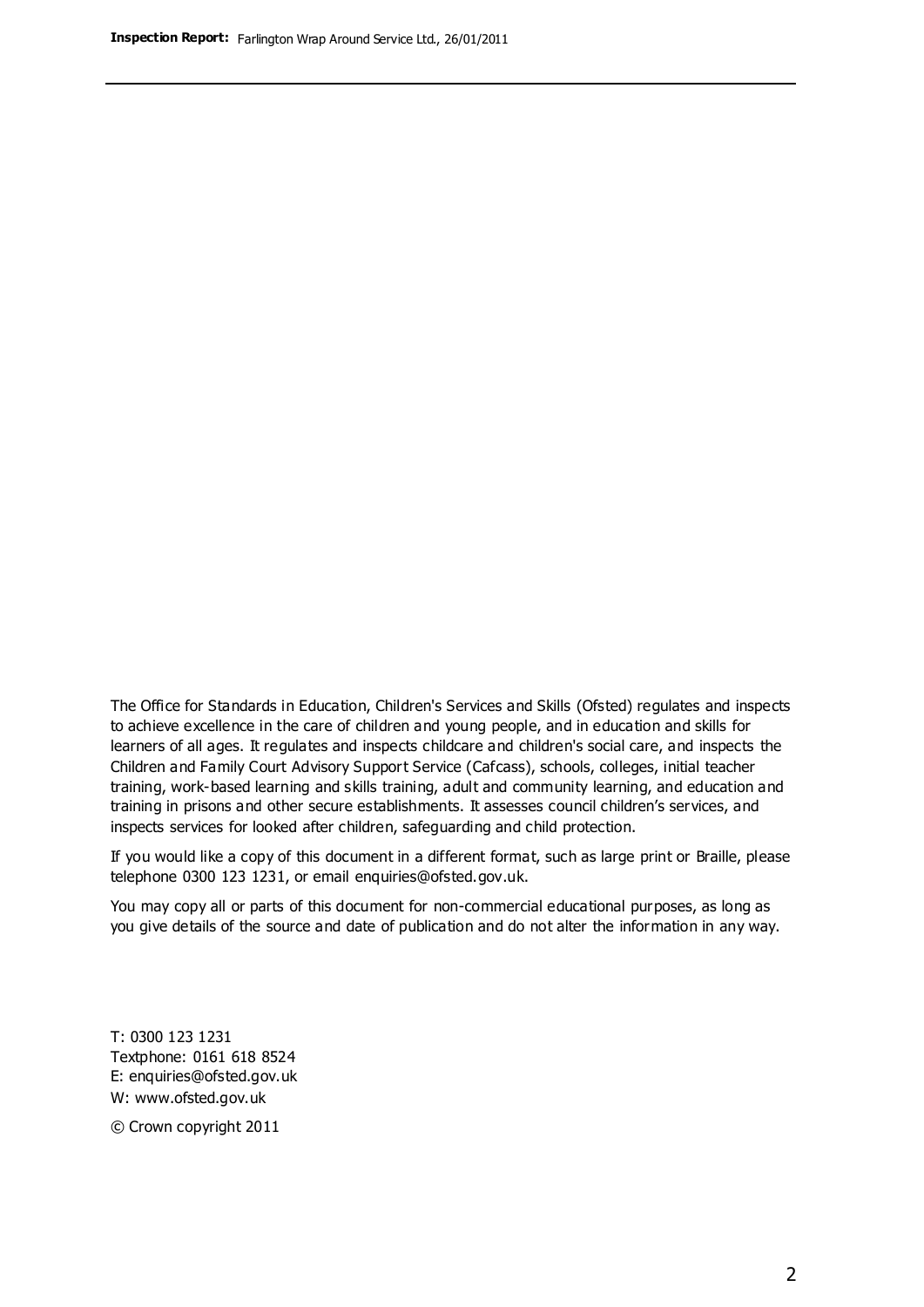#### **Introduction**

This inspection was carried out by Ofsted under Sections 49 and 50 of the Childcare Act 2006 on the quality and standards of the registered early years provision. 'Early years provision' refers to provision regulated by Ofsted for children from birth to 31 August following their fifth birthday (the early years age group). The registered person must ensure that this provision complies with the statutory framework for children's learning, development and welfare, known as the *Early* Years Foundation Stage.

The provider must provide a copy of this report to all parents with children at the setting where reasonably practicable. The provider must provide a copy of the report to any other person who asks for one, but may charge a fee for this service (The Childcare (Inspection) Regulations 2008 regulations 9 and 10).

Children only attend this setting before and/or after the school day and/or during the school holidays. The judgements in this report reflect the quality of early years provision offered to children during those periods.

The setting also makes provision for children older than the early years age group which is registered on the voluntary and/or compulsory part(s) of the Childcare Register. This report does not include an evaluation of that provision, but a comment about compliance with the requirements of the Childcare Register is included in Annex B.

Please see our website for more information about each childcare provider. We publish inspection reports, conditions of registration and details of complaints we receive where we or the provider take action to meet the requirements of registration.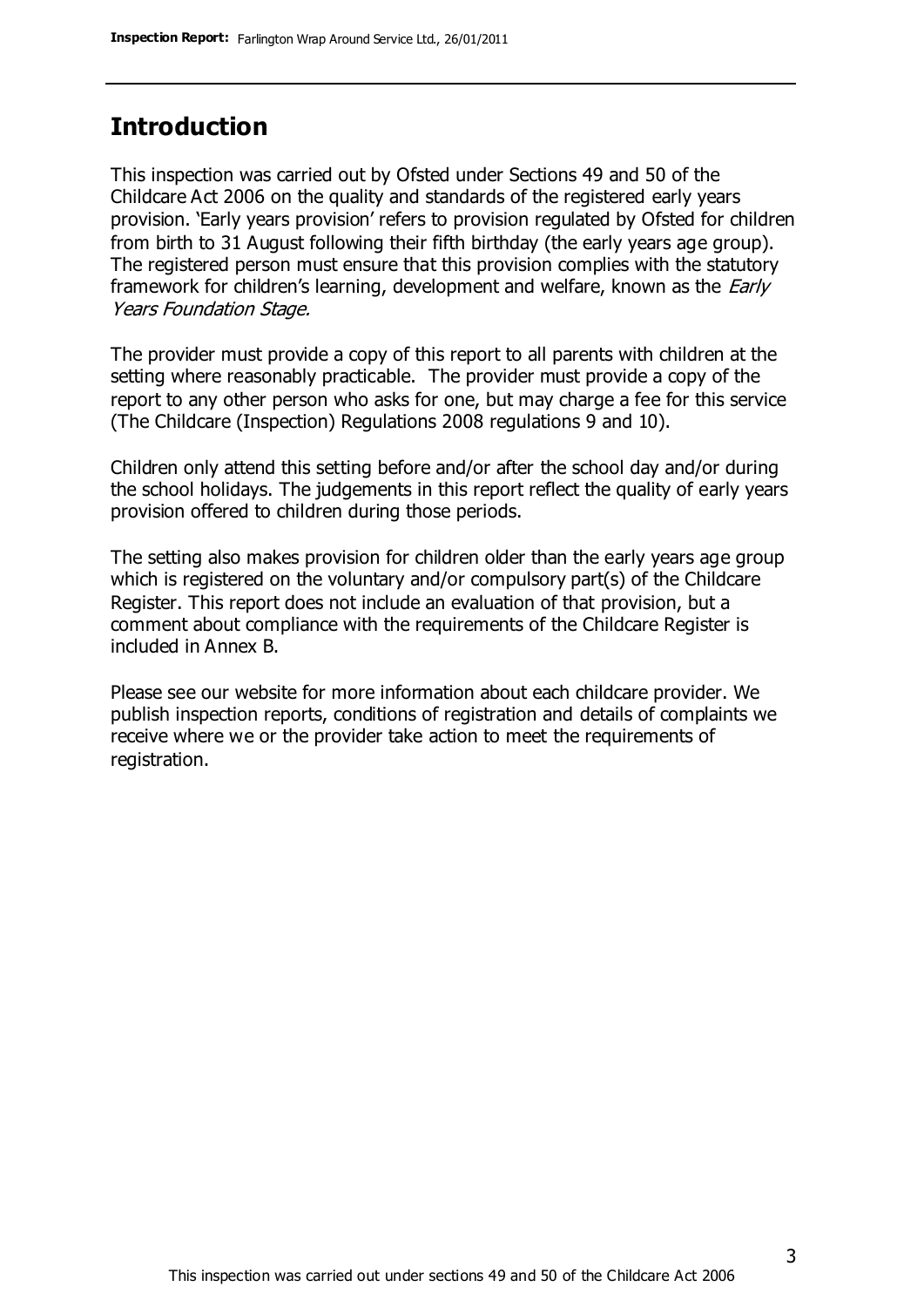### **Description of the setting**

Farlington Wrapround Service was registered in 2005. It is a privately-owned company operating from a large school hall or classroom, library and music room within Court Lane Infants School in Cosham. The provision is open term time only, five days a week except bank holidays. Sessions are from 7.30am to 8.40am and from 3.20pm to 6pm. The provision is registered on the Early Years Register and the compulsory and voluntary parts of the Childcare Register. A maximum of 40 children may attend at any one time in the early years age range. There are currently 50 children on roll, of which 16 are in the 3 years to end of EYFS age range. A small number of children are cared for by the same provider at Court Lane Junior School on the adjacent site.

The provision takes children from Court Lane Infant and Junior Schools. They support children with learning difficulties and disabilities and children who speak English as an additional language. All five staff employed are appropriately qualified. The setting employs a qualified leader to be responsible for the day-today running of the setting. The provision receives support from the Early Years Partnership

### **The overall effectiveness of the early years provision**

Overall the quality of the provision is inadequate.

Overall the quality of the provision is inadequate. Specific legal welfare requirements of the Early Years Foundation Stage framework (EYFS) are not fully met and areas previously identified through inspection for improvement have not been acted upon. This is impacting on the welfare and safety of children. Children enjoy their time at the setting and make their own progress in their learning. However, the provision's practice is not fully inclusive. Some individuals are not supported and integrated, as a result they occupy themselves for periods of time without acknowledgement. This has a serious impact on their welfare and progress.

Overall, the early years provision requires significant improvement. The registered person is given a Notice to Improve that sets out actions to be carried out.

### **What steps need to be taken to improve provision further?**

To comply with the requirements of the EYFS the registered person must take the following action by the specified date:

| • keep a record of accidents and first aid treatments | 28/02/2011 |
|-------------------------------------------------------|------------|
| (Safequarding and promoting children's welfare)       |            |
| • manage behaviour effectively and in a manner        | 28/02/2011 |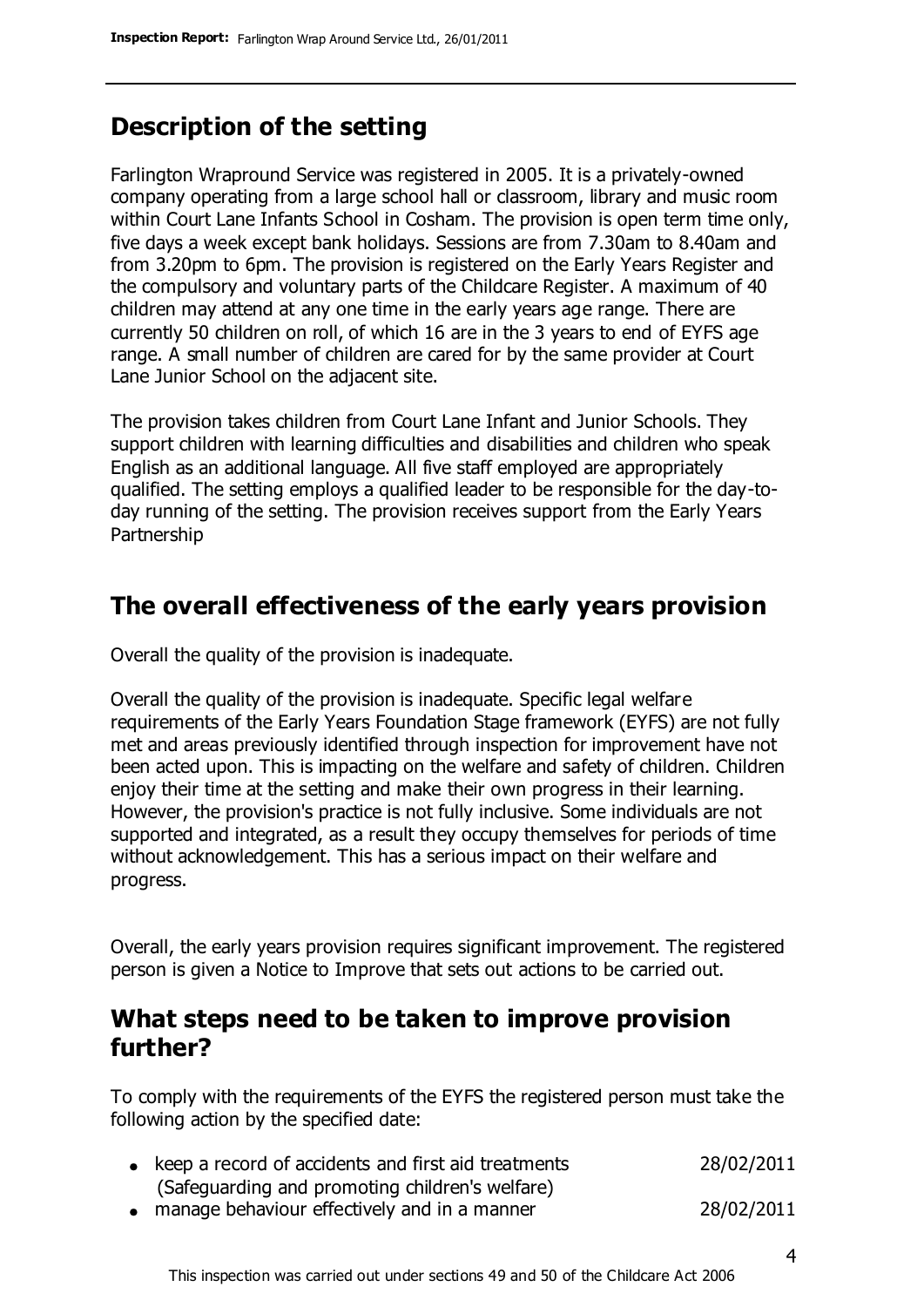| appropriate to the stage of development for individual<br>children (Safeguarding and promoting children's<br>welfare)                                            |            |
|------------------------------------------------------------------------------------------------------------------------------------------------------------------|------------|
| • ensure an effective behaviour management policy is in<br>place which is adheared to by all members of staff<br>(Safeguarding and promoting children's welfare) | 28/02/2011 |
| • plan and organise effective systems to ensure that the<br>indivdual needs of all children are met (Organisation)                                               | 28/02/2011 |
| promote equality of opportunity and anti-<br>discriminatory practice ensuring that every child is<br>included (Organisation)                                     | 28/02/2011 |
| • ensure that there is a balance of adult-led and freely-<br>chosen or child-initiated activities, delivered through<br>indoor and outdoor play (Organisation)   | 28/02/2011 |
| • use sensitive observational assessment in order to<br>plan to meet young children's individual needs<br>(Organisation)                                         | 28/02/2011 |
| deploy staff effectively in order to meet the<br>requirements for adult to child. ratios at all times<br>(Suitable people)                                       | 28/02/2011 |
|                                                                                                                                                                  |            |

To improve the early years provision the registered person should:

- plan and organise the observation system in place to clearly identify the next steps in children's learning and development, including evaluation for success or improvement on activities
- develop staff awareness so all have a clear understanding of their roles and responsibilities
- develop staff knowledge so that all staff are aware of the need to maintain privacy and confidentiality at all times.

### **The effectiveness of leadership and management of the early years provision**

The club have policies and procedures in place, however the majority are not implemented in practice. For example there are inconsistencies with behaviour management as staff are unaware of the policy. Children are told what to do instead of being asked and children are not referred to by their name or with positive praise. This has a detrimental impact on children's morale and self-esteem. Written risk assessments are carried out in the club. However, staff have to be reminded to record accidents and the supervisor of the club is not informed when an accident happens. Therefore, children's welfare is not safeguarded. The staff team all have an understanding of child protection procedures and their responsibilities. They know how to record signs and symptoms and when to make referrals if necessary.

Staff talk with parents verbally at the end of each day. However, confidential information is overheard by parents as staff are not discreet in sharing information about other children. The setting has completed a self-evaluation form and there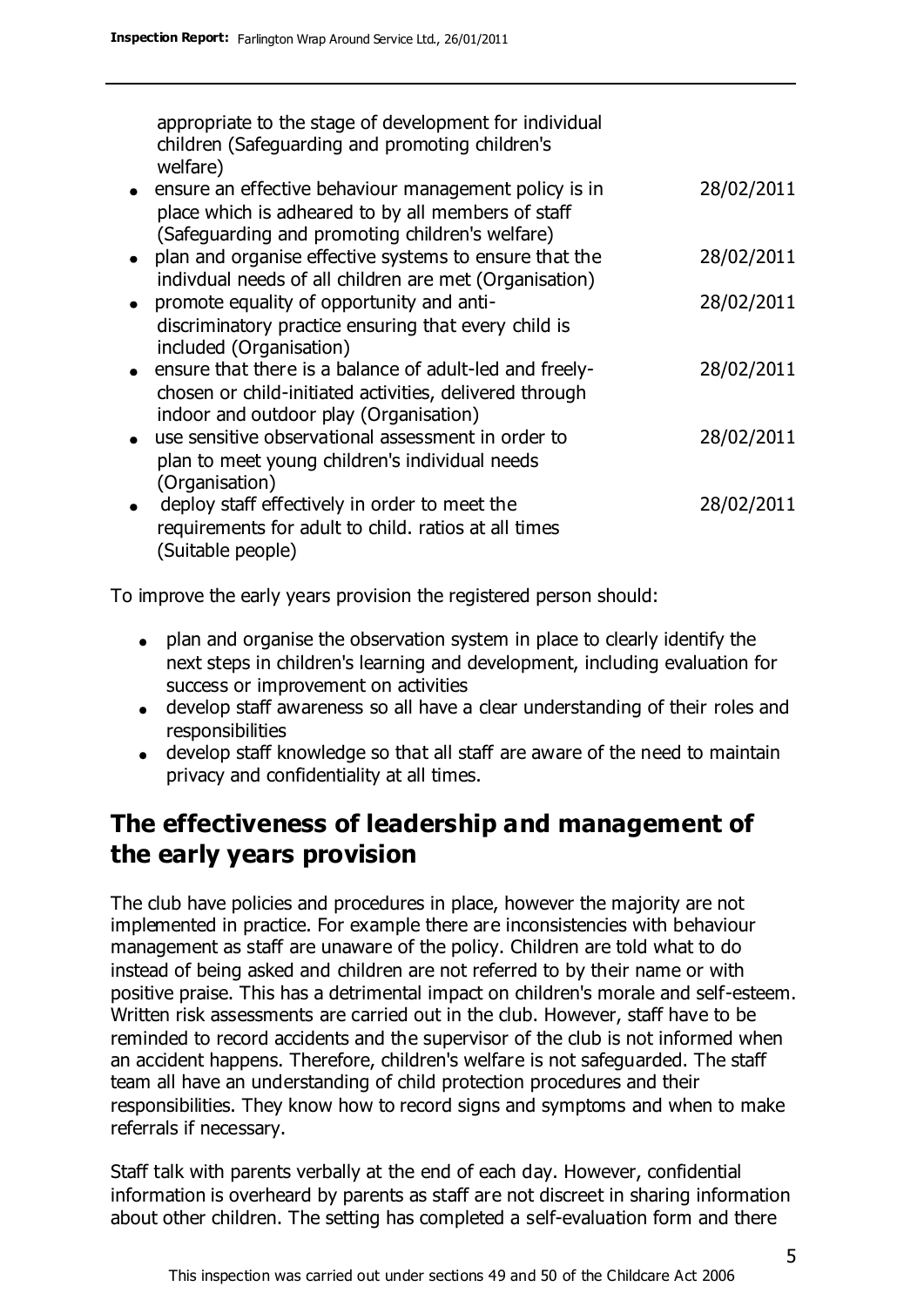are thoughts and suggestions for improvement. However, what is happening in practice in the provision is not the same as identified in written format. The provision has made no improvements from the recommendations set at the last inspection. The management therefore, do not have a realistic view of the provision's key weaknesses and, as a result, are in breach of a number of welfare requirements. These breaches compromise children's safety, well-being and the opportunities they have to be provided with a challenging learning and development experience that meets their individual needs. Staff are unaware of their responsibilities for planning activities and supporting children. Consequently, children are unsure of the purpose of many activities.

### **The quality and standards of the early years provision and outcomes for children**

The learning and development requirements are not met. There are systems to observe children within the early years age range. However, the setting does not plan effectively around children's individual interests and capabilities are not fully identified. Some entries in children's learning journeys are written as negative comments and do not provide a positive picture of children's ongoing development. This does not ensure consistency is fully achieved for the children.

Children arrive happily to the after school club and children of different ages play well together. All children attend from the same school. However, as a result of poor staff deployment, children lack stimulation as staff busy themselves with domestic chores rather than interact fully with the children. Consequently, children are not fully developing the skills they need for future learning. Children's behaviour is good, however staff direct children giving no praise and positive reinforcement. They are not given clear boundaries and there are inconsistencies with behaviour management as children are sharply told what to do and given no explanation as to what they have meant to have done. Children are left to their own devices to occupy themselves and staff show little or no acknowledgement towards them. Staff do not enter into any meaningful conversations with any of the children. The lack of purposeful play both indoors and outdoors impacts negatively on children's enjoyment of play. Therefore, children's individual needs are not met.

Children line up before snack and tea to use antibacterial hand gel. However, children are not acknowledged by name. Some younger children ask what is being put on their hands, but no explanation is given from a member of staff. Children therefore, do not learn about keeping themselves free from germs and healthy lifestyles. Children independently choose from the activities and resources on offer. The staff team state that the resources are regularly rotated to ensure children have different and exciting activities to explore and play with. An activity about Chinese New Year was not fully prepared on inspection day. Activities children engage in do not securely support them to make continuous progress towards the early learning goals of the EYFS in all areas of their learning.

Children are encouraged to have respect for the resources and assist the staff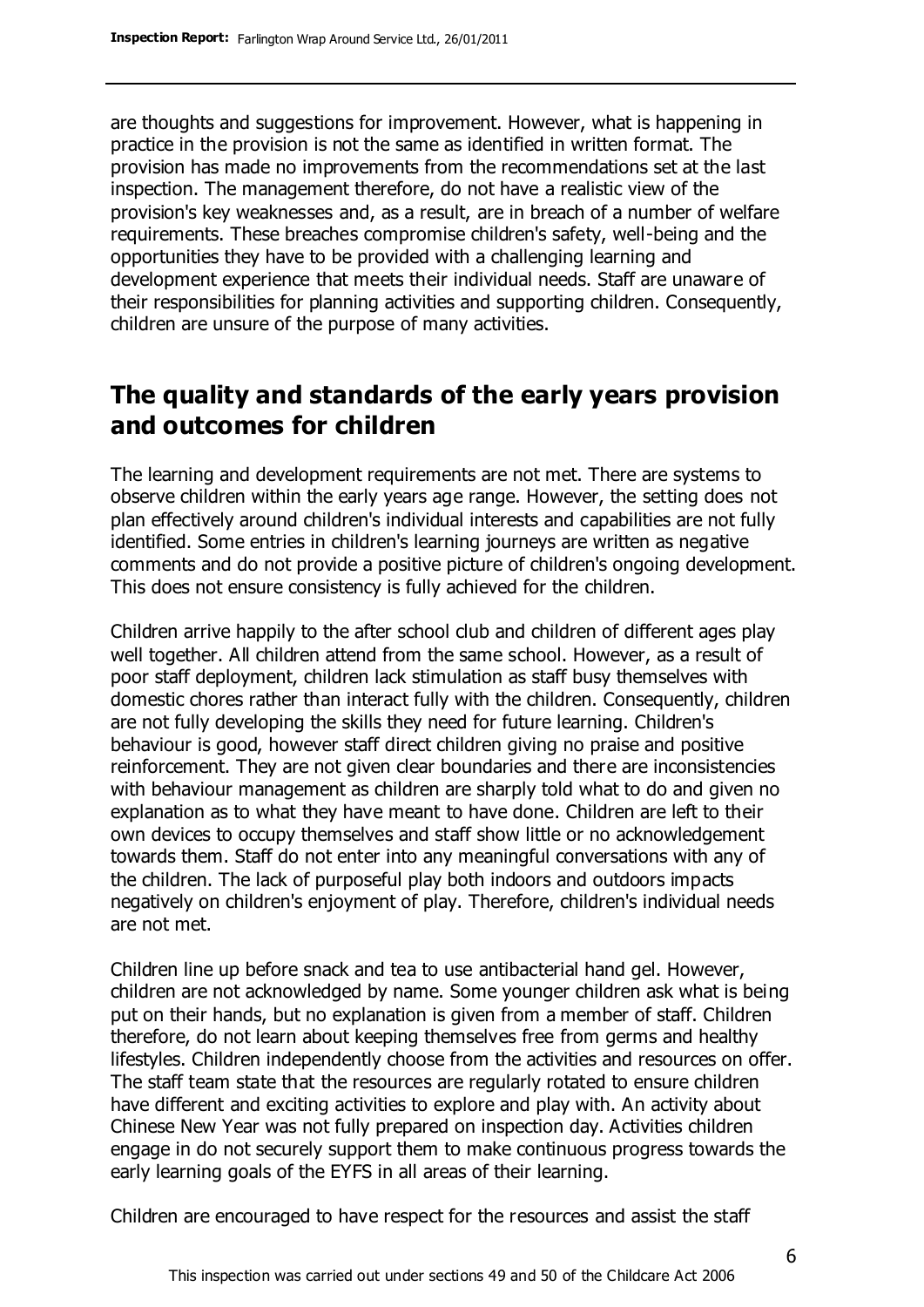when it is time to pack the toys away. However, staff do not acknowledge that children have spent long periods of time making models before asking the children to break them up and pack them away. Staff then ask children to get another box of resources out to play with because they tidied up too early. Children have snack and tea portioned out for them and some children sit quietly for long periods of time waiting for extra helpings as told to, but are then not acknowledged. Children who are still eating are told to clear their plate in the bin as staff clear up. Parents collect their children and are given misleading information regarding the amount of food their child has eaten. Children have some opportunities to develop their physical skills as they use the school grounds for outdoor play on a daily basis, they play tag with a member of staff and play on the wooden structures.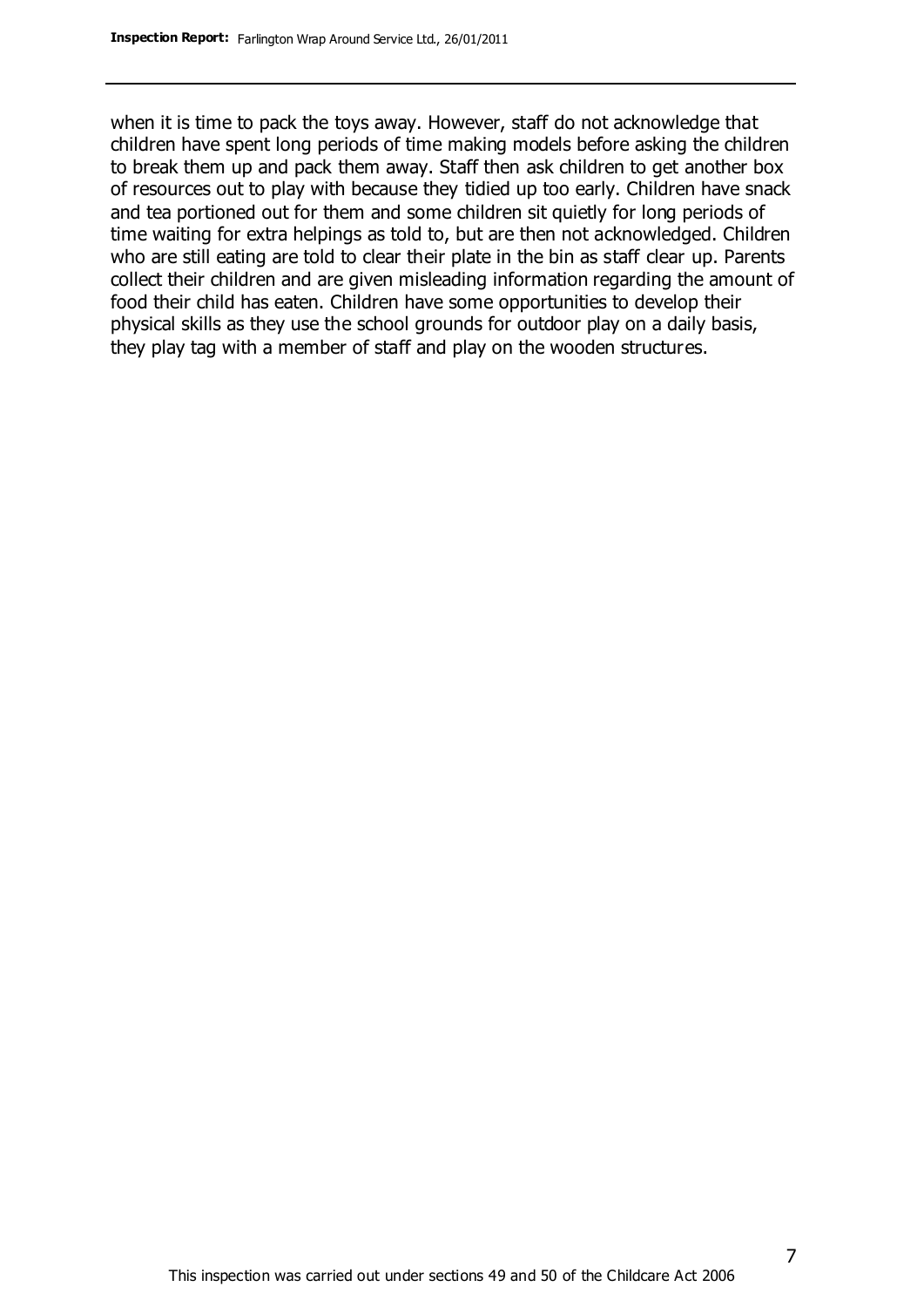## **Annex A: record of inspection judgements**

#### **The key inspection judgements and what they mean**

Grade 1 is Outstanding: this aspect of the provision is of exceptionally high quality Grade 2 is Good: this aspect of the provision is strong Grade 3 is Satisfactory: this aspect of the provision is sound Grade 4 is Inadequate: this aspect of the provision is not good enough

#### **The overall effectiveness of the early years provision**

| How well does the setting meet the needs of the      | 4 |
|------------------------------------------------------|---|
| children in the Early Years Foundation Stage?        |   |
| The capacity of the provision to maintain continuous | 4 |
| improvement                                          |   |

#### **The effectiveness of leadership and management of the early years provision**

| The effectiveness of leadership and management of the             |   |
|-------------------------------------------------------------------|---|
| <b>Early Years Foundation Stage</b>                               |   |
| The effectiveness of leadership and management in embedding       | 4 |
| ambition and driving improvement                                  |   |
| The effectiveness with which the setting deploys resources        |   |
| The effectiveness with which the setting promotes equality and    | 4 |
| diversity                                                         |   |
| The effectiveness of safeguarding                                 |   |
| The effectiveness of the setting's self-evaluation, including the | 4 |
| steps taken to promote improvement                                |   |
| The effectiveness of partnerships                                 | 4 |
| The effectiveness of the setting's engagement with parents and    | 4 |
| carers                                                            |   |

#### **The quality of the provision in the Early Years Foundation Stage**

The quality of the provision in the Early Years Foundation Stage | 4

#### **Outcomes for children in the Early Years Foundation Stage**

| <b>Outcomes for children in the Early Years Foundation</b>    |   |
|---------------------------------------------------------------|---|
| <b>Stage</b>                                                  |   |
| The extent to which children achieve and enjoy their learning |   |
| The extent to which children feel safe                        | 4 |
| The extent to which children adopt healthy lifestyles         |   |
| The extent to which children make a positive contribution     |   |
| The extent to which children develop skills for the future    |   |

Any complaints about the inspection or report should be made following the procedures set out in the guidance available from Ofsted's website: www.ofsted.gov.uk